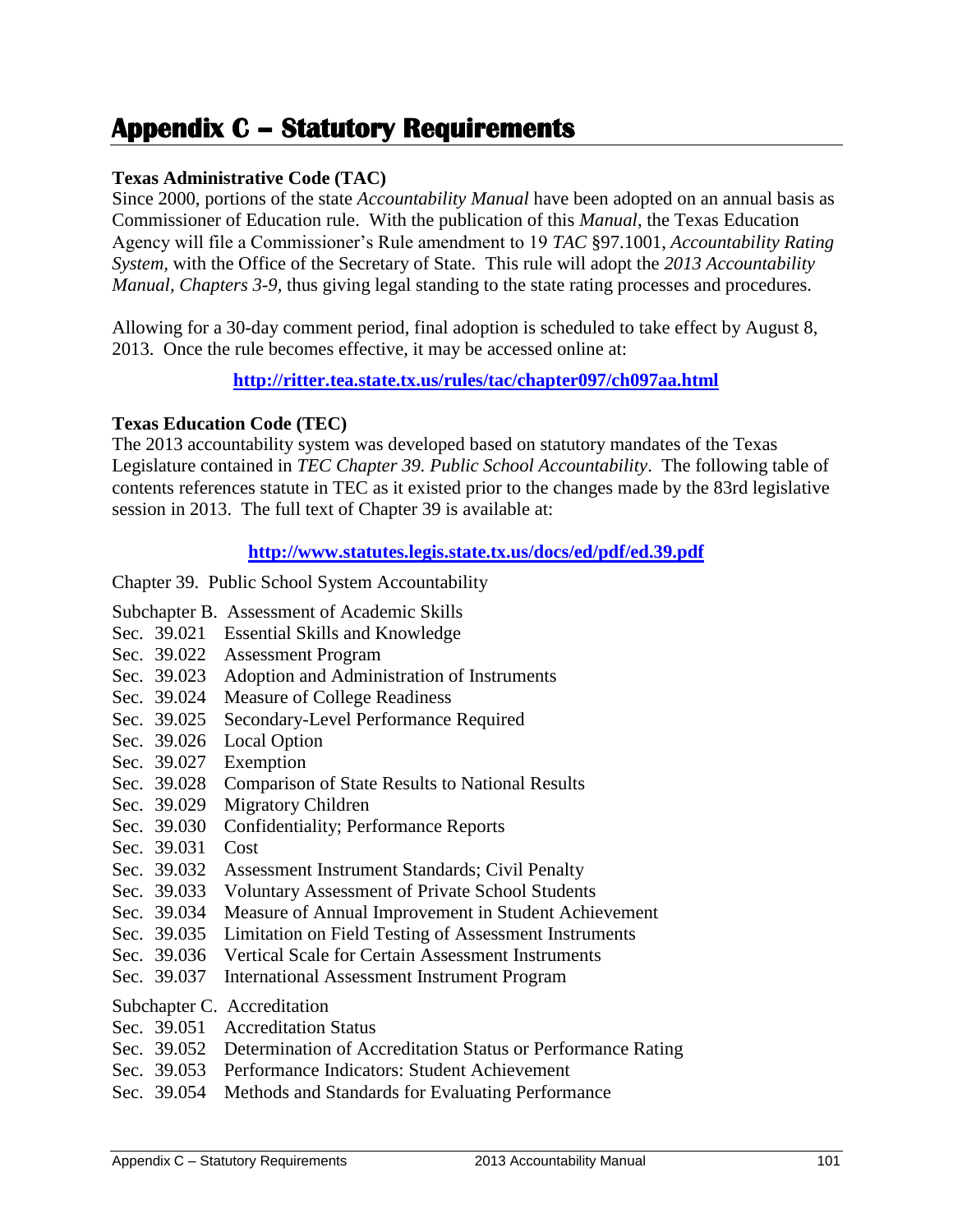- Sec. 39.055 Student Ordered by a Juvenile Court Not Considered for Accountability Purposes
- Sec. 39.056 On-Site Investigations
- Sec. 39.057 Special Accreditation Investigations
- Sec. 39.058 Conduct of Investigations
- Subchapter D. Financial Accountability
- Sec. 39. 081 Definitions
- Sec. 39.082 Development and Implementation
- Sec. 39.083 Reporting
- Sec. 39.084 Posting of Adopted Budget
- Sec. 39.085 Rules
- Sec. 39.086 Software Standards
- Subchapter E. Accreditation Interventions and Sanctions
- Sec. 39.102 Interventions and Sanctions for Districts
- Sec. 39.103 Interventions and Sanctions for Campuses
- Sec. 39.104 Interventions and Sanctions for Charter Schools
- Sec. 39.105 Campus Improvement Plan
- Sec. 39.106 Campus Intervention Team Duties
- Sec. 39.107 Reconstitution, Repurposing, Alternative Management, and Closure
- Sec. 39.108 Annual Review
- Sec. 39.109 Acquisition of Professional Services
- Sec. 39.110 Costs Paid by District
- Sec. 39.111 Conservator or Management Team
- Sec. 39.112 Board of Managers
- Sec. 39.113 Campus Intervention Team Members
- Sec. 39.114 Immunity From Civil Liability
- Sec. 39.115 Campus Name Change Prohibited
- Sec. 39.116 Transitional Interventions and Sanctions
- Subchapter F. Procedures for Challenge of Accountability Determination, Intervention, or Sanction
- Sec. 39.151 Review by Commissioner: Accountability Determination
- Sec. 39.152 Review by State Office of Administrative Hearings: Sanctions
- Subchapter G. Distinction Designations
- Sec. 39.201 Distinction Designations
- Sec. 39.2011 Applicability to Charter Schools
- Sec. 39.202 Academic Excellence Distinction Designation for Districts and Campuses
- Sec. 39.203 Campus Distinction Designations
- Sec. 39.204 Campus Distinction Designation Criteria; Committees
- Subchapter H. Additional Rewards
- Sec. 39.232 Excellence Exemptions
- Sec. 39.233 Recognition of High School Completion and Success and College Readiness Programs
- Sec. 39.234 Use of High School Allotment
- Sec. 39.235 Innovation Grant Initiative for Middle, Junior High, and High School Campuses
- Sec. 39.236 Gifted and Talented Standards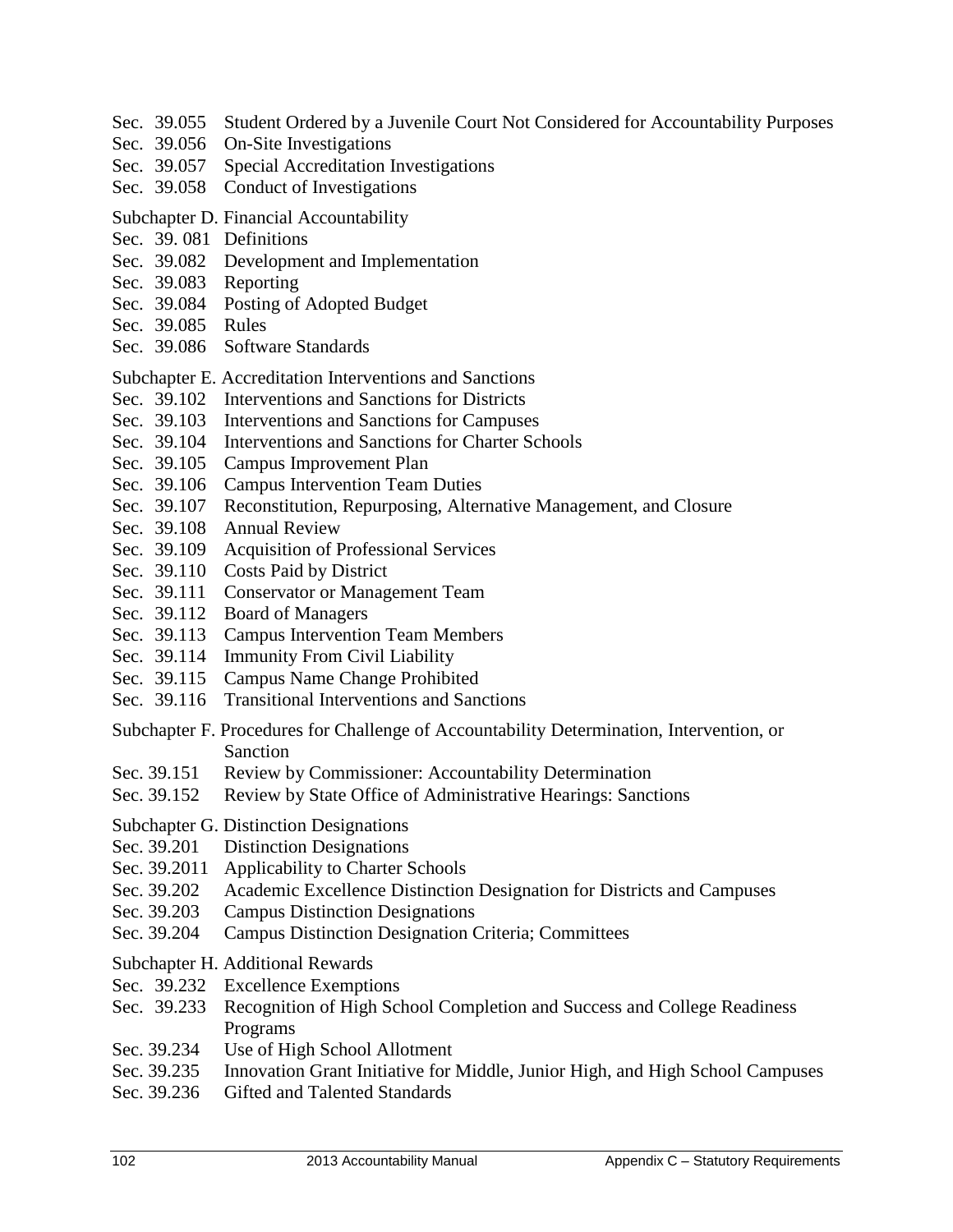- Subchapter I. Successful School Awards
- Sec. 39.261 Creation of System
- Sec. 39.262 Types of Awards
- Sec. 39.263 Awards
- Sec. 39.264 Use of Awards
- Sec. 39.265 Funding
- Sec. 39.266 Confidentiality
- Subchapter J. Parent and Educator Reports
- Sec. 39.301 Additional Performance Indicators: Reporting
- Sec. 39.302 Report to District: Comparisons for Annual Performance Assessment
- Sec. 39.303 Report to Parents
- Sec. 39.304 Teacher Report Card
- Sec. 39.305 Campus Report Card
- Sec. 39.306 Performance Report
- Sec. 39.307 Uses of Performance Report
- Sec. 39.308 Annual Audit of Dropout Records; Report
- Subchapter K. Reports By Texas Education Agency
- Sec. 39.331 General Requirements
- Sec. 39.332 Comprehensive Annual Report
- Sec. 39.333 Regional and District Level Report
- Sec. 39.334 Technology Report
- Subchapter L. Notice of Performance
- Sec. 39.361 Notice in Student Grade Report
- Sec. 39.362 Notice on District Website